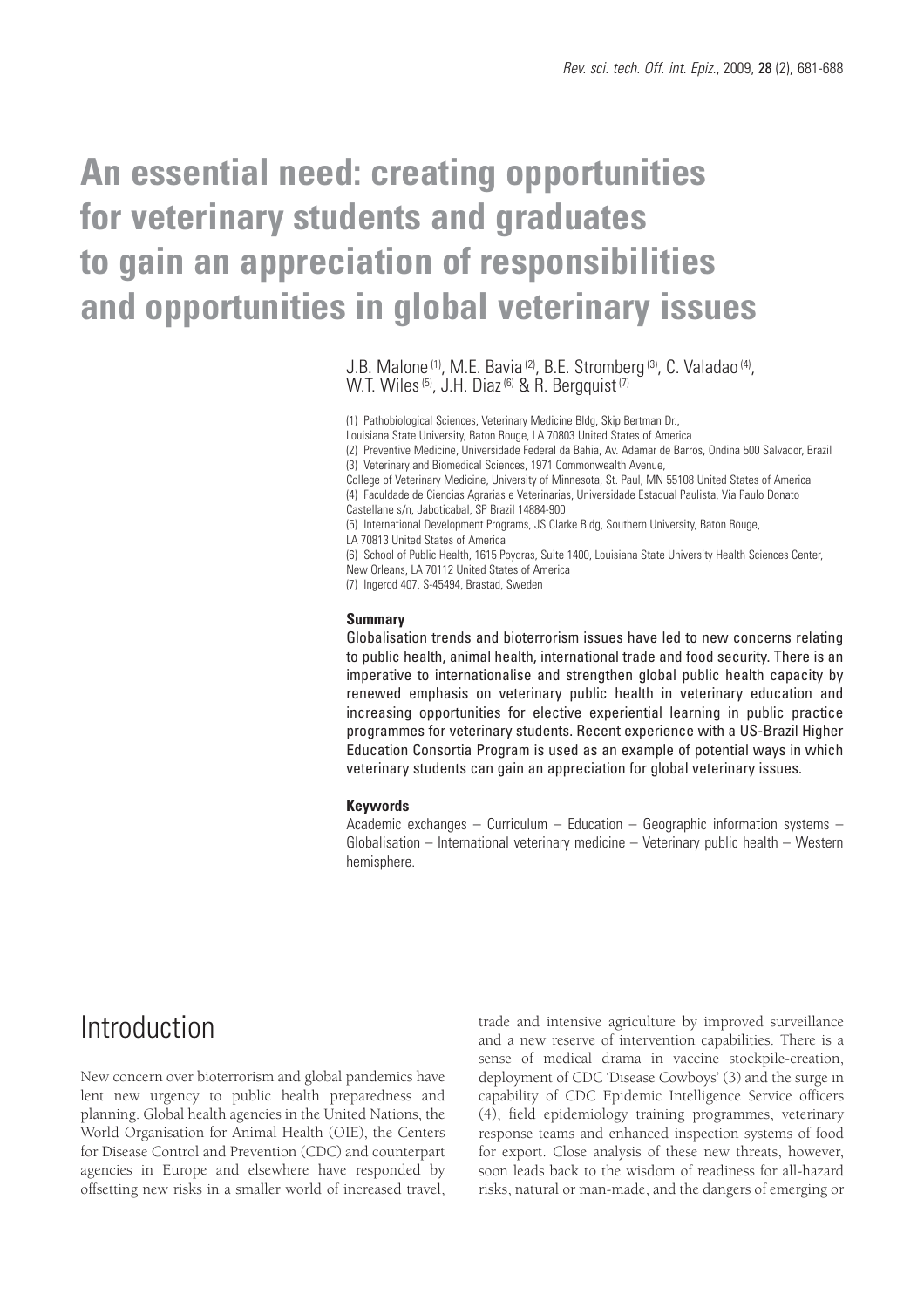introduced diseases that in many respects have always been there (2, 9). Capabilities at the local level remain key – there is a need to raise the international public health standard for dealing with diseases at source, not at borders, and for implementation of a higher standard for education of national public health corps (1).

If the imperative is to internationalise and strengthen global public health capacity, programmes addressing this issue must be incorporated into the educational system. This has begun to happen. There is a renewed vision of 'One Medicine, One Health' within the veterinary medical community (7) and this has stimulated expansion of existing partnerships between Schools of Public Health (SPH) and Colleges of Veterinary Medicine (CVM). Since 2002, this has led to the creation of 17 concurrent degree programmes, with more planned, for veterinary students in the United States (US) where both the Doctor of Veterinary Medicine (DVM) and Master of Public Health (MPH) degrees can be earned at the same time or in a reduced time period (5).

A global view of veterinary public health implies greater involvement in international studies within combined degree programmes. While students are exposed to emerging and exotic diseases as part of their education, how much better is it to study the effects of these diseases first hand where they occur and to study issues of control in two or more countries using a comparative approach? International collaboration within a globalised veterinary corps is needed before the veterinary community can succeed in the vision of 'One Health' and function with other professionals in the 'team sport' of public health. The authors make the case here for ways international educational exchanges can contribute to the 'One Health' model based on recent experience with a US-Brazil Higher Education Consortia Program (10).

# Global studies in veterinary public health

Time available to veterinary students in North America for an elective curricular concentration in public health is typically limited to summers, elective course time, clinical block rotations or extra coursework above that required by the very demanding Doctor of Veterinary Medicine (DVM) curriculum. The DVM-Master of Public Health (DVM-MPH) concurrent degree programmes are tailored to utilise available student time to complete the 42-45 credit hours of formal coursework required for the MPH. This is often facilitated by on-line course offerings, intensive short courses in 'summer institutes' (8) or transferring credits (Cr) from similar courses in the veterinary curriculum (or another SPH) toward the MPH degree. Field experience and capstone requirements (6-8 Cr) of MPH programmes accredited by the Council on Education for Public Health (CEPH) provide an opportunity for overseas study, enabling students to gain first-hand experience in global veterinary public health (the Association of Schools of Public Health manages several such internships and fellowships: ww.asph.org). Several avenues are available for students interested in public health to pursue international study.

### **Individual projects**

Individualised project study has been the standard path for US veterinary students to take part in international studies, using funds available at home universities, outside funding agencies, or self-funding. High student initiative is required, assisted by faculty members' overseas contacts and the college coordinator of international studies. The levels of support, the duration of study and the project topics vary widely. For example, since 2001, Louisiana State University (LSU) has sent an average of two to three veterinary students per year on individualised project travel of six weeks or more using funds from the LSU Travel Fellowship in International Veterinary Medicine, or supported by more generous awards from faculty research funds or foundations such as the Geraldine R Dodge Foundation or the Nestle Purina Veterinary Student Summer Research Fellowships programme. Very often a modest \$1,000 (all dollar amounts are given in US\$) travel fellowship is the decisive factor in student willingness to embark on an overseas veterinary adventure. Of nineteen LSU students, five completed studies in Ethiopia, six in Thailand, four in China, two in Italy, and one each in Yugoslavia and Egypt. Other students have used the contact lists and linkage resources of the student-governed International Veterinary Student Association to arrange time abroad, mostly with private veterinary practitioners in western countries. If study plans are pre-approved as field experience or capstone coursework according to SPH criteria, many of these overseas studies by veterinary students can be applied as credit hours toward the MPH degree.

Individual projects offer a wide range of possibilities, but there is little programmatic focus and there is lack of parity in exchange of veterinary students between universities. In US veterinary colleges, there is a problem of available space in clinical courses unless a one-to-one student exchange is in place, and visiting students are limited by immigration visa rules in the extent to which they can handle and treat animals. The result is limited hosting of veterinary students from overseas on short-term clinical rotations, although this imbalance may later be offset by the greater number of overseas veterinary students who enter US graduate schools or residency programmes.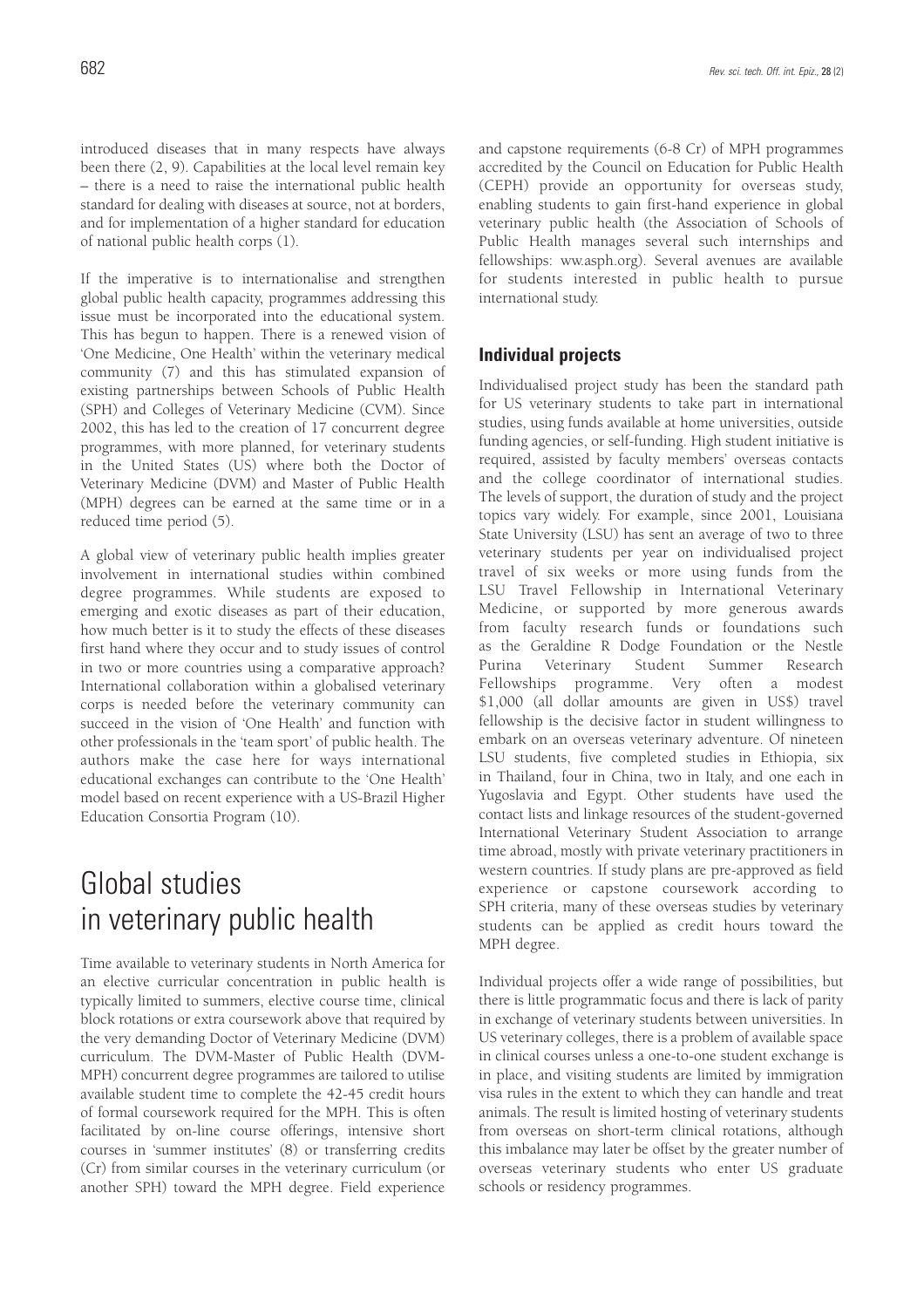#### **Structured group study programmes**

Veterinary students can take part in a variety of international group learning tours, structured short-term courses of variable length or summer-long programmes that may involve aspects of public health or zoonotic diseases. Full-time faculty or resident directors typically supervise well designed, structured programmes, often with significant course subscription costs. Examples of available courses are Envirovet, a popular team-taught, seven-week programme in which students spend four weeks at Florida and Georgia field sites and three weeks in Zanzibar, and wildlife medicine courses such as Vet Adventure or EcoLife Vets-In-The-Wild Expeditions (both three weeks) in South Africa. An innovative programme of semester or summer abroad for undergraduates interested in public health was recently begun by the Organization for Tropical Studies based at Duke University that may be adapted for professional school students. Students selected for the programme travel to three study sites in Costa Rica over a 15-week period where they complete four university accredited courses presented as field-based, hands-on learning by lecture/discussion, readings and field trips (16 Cr):

- Tropical Medicine and Public Health
- Research Practicum
- Ethnobiology
- Culture and Language.

A two-week stay with Costa Rica host families increases Spanish language skills.

### **Exchange programmes via university-touniversity cooperative agreements**

International cooperative agreements between university partners are a frequently used mechanism to establish exchange programmes that facilitate active student, faculty and research collaboration between partner universities. University exchange programmes provide a number of advantages over individualised projects. Most importantly, a history of interaction is built that fosters long-term special relationships, mutual familiarity of programmes and faculty, bi-lateral recognition of course credits, ease of placement of exchange students and faculty, and parity in student numbers from each partner.

The option of semester or year-long immersion of students in courses within existing university curricula is limited for veterinary students because of barriers to transferability of courses, the necessity for language fluency, the number of seats mandated for each class, and lock-step curriculum schedules where only summers or clinical year elective time are available. Innovative approaches may increase the popularity of the curriculum immersion option. Recent initiatives aimed at harmonisation of veterinary education in the European Union (EU) that allow students to attend other EU veterinary colleges via the ERASMUS programme (European Region Action Scheme for the Mobility of University Students) have been successful in Europe where most students are proficient in at least one other language (6, 11).

An alternative approach that combines mentored field projects, language training and some formal coursework may enable veterinary students to undertake global public health studies abroad with more flexibility. In the following discussion, the authors make the case for wider use of international academic partnerships as a way to promote the goal of a globalised veterinary public health community, citing as an example the authors' recent experience with a US-Brazil higher education consortium project.

### **Fund for the Improvement of Postsecondary Education**

In the US, the Fund for the Improvement of Postsecondary Education (FIPSE) programme represents a first-of-a-kind collaboration among the US Department of Education and foreign government agencies to fund and coordinate innovative programmes that foster student exchanges and multilateral curricular development, enabling students to 'internationalise' through study abroad. FIPSE support of transnational integration of campus curricula includes support for several programmes that accommodate a range of academic and professional disciplines: the European Union-United States Atlantis Program, the Program for North American Mobility in Higher Education (US, Canada and Mexico), the United States-Russia Program, and the US-Brazil Higher Education Consortia Program. Since its inception in 1992, FIPSE international programmes have provided US federal funding that, matched by counterpart government agencies, has funded over 2,000 projects that promote international education partnerships, including veterinary medicine. These innovative FIPSE programmes are structured to overcome common barriers to internationalisation of higher education by US and overseas partner universities, typically two in each country, on a number of fronts.

A US-Brazil Higher Education Consortium was initiated in 2004 by establishing an academic exchange partnership between LSU, the University of Minnesota (UMN) and Southern University (SU) in the US and the Federal University of Bahia (UFBA) and Sao Paulo State University (UNESP) in Brazil. Students from veterinary medicine, medicine, public health and the social, environmental and agricultural sciences were linked in an interdisciplinary programme entitled 'Health, Environment, Livestock and People: An International Learning Community'. The project centred on mentored student study in the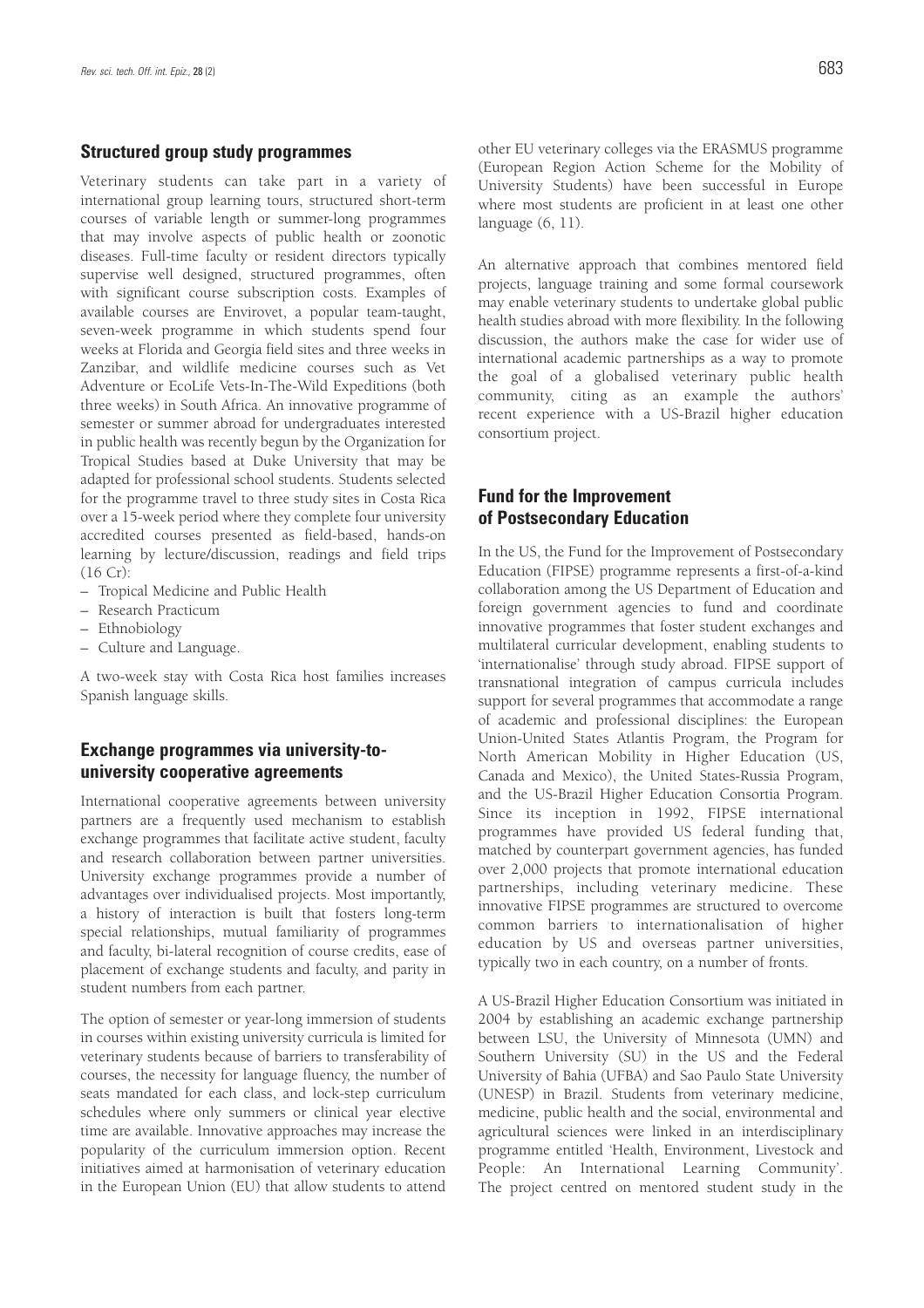laboratories of host university faculty using an experiential learning approach. The objectives of the consortium were:

– to establish an interdisciplinary course of study that enables mentored student studies on hemispheric health through an educational exchange of students at universities in the US and Brazil. The programme is open to students enrolled in veterinary school, medical school, schools of public health and graduate/advanced undergraduate students in the social, agricultural and environmental sciences;

– to utilise geographic information systems and remote sensing (GIS/RS) methods to develop a medical 'spatial database infrastructure' for use in analysis of the environmental risk of human and animal disease and the potential societal effects of health issues related to globalisation, trade, food security and international development;

– to implement sustainable veterinary school, medical school, school of public health, and graduate school educational linkages in the US and in Brazil that increase the capability of addressing emerging threats to animal and human health in the western hemisphere.

#### **Programme implementation**

**Brazilian Students (a)**

The first project year was devoted to planning and preparation. A representative from each of the partner universities and the external examiner convened at the annual Project Director's meeting in Brazil for this purpose. Planning phase activities included course development, recruitment of a pool of potential faculty mentors, student recruitment and publicity, development of programme schedules and evaluation plans. A formal international cooperative university exchange agreement was signed by authorised representatives of each of the partner universities in the first project year to facilitate multiuniversity programme development and to ensure consortium commitment. During the three subsequent years (2005-2008), the student exchange programme supported a total of 27 students from the US and 32 students from Brazil. Of the total 27 US participants, mobility stipends were provided from FIPSE funds for 22 US students. Matching funds for 28 Brazilian students were provided by the Coordenação de Aperfeiçoamento de Pessoal de Nível Superior (CAPES), the Brazilian counterpart of the US Department of Education. Nine additional students joined the programme using separate funds: four from Brazil were self-funded and five from the US were provided with funding from home veterinary colleges. The latter US students applied for the programme after seeing an announcement of the Brazil international study opportunity through the American Association of Veterinary Medical Colleges (AAVMC) International Education Committee. Programme timelines and key events for summer studies by US students in Brazil and semester-long studies by Brazilian students in the US are shown in Figure 1.

#### Student recruitment and selection

The programme was advertised using flyers, student email lists, special lectures and by classroom contact. Applications were ranked and selected for funding based on a two- to three- page essay on background interests and proposed projects, a curriculum vitae, and an interview to evaluate personal qualifications and language skills. Assisted by project directors, student awardees then

| Grant<br>Application<br>Test English<br>Awards | <b>Project Preparation</b>            | US Partner Sites - 16 weeks<br>Health, Environment, Livestock and People (3-6 credits)<br>2-week introduction, GIS Course, 12-week project<br>English tutoring |  |  |  |  |  |  |  |
|------------------------------------------------|---------------------------------------|----------------------------------------------------------------------------------------------------------------------------------------------------------------|--|--|--|--|--|--|--|
|                                                |                                       |                                                                                                                                                                |  |  |  |  |  |  |  |
| Jan                                            | ∥Apr                                  | l Oct<br>Dec<br>July                                                                                                                                           |  |  |  |  |  |  |  |
| <b>US Students (b)</b>                         |                                       |                                                                                                                                                                |  |  |  |  |  |  |  |
|                                                |                                       | Brazil Partner Sites - 9 weeks                                                                                                                                 |  |  |  |  |  |  |  |
| Grant                                          |                                       | Health, Environment, Livestock and People (3-6 credits)                                                                                                        |  |  |  |  |  |  |  |
| Application                                    | <b>Project Preparation</b>            | 2-week introduction, GIS Course, 7-week project                                                                                                                |  |  |  |  |  |  |  |
| Awards                                         | Introduction to Portuguese, 4 credits | Portuguese tutoring                                                                                                                                            |  |  |  |  |  |  |  |

Jan July July July July July Dec Joseph Dec July Dec Joseph Dec July Dec Joseph Dec July Dec July Dec July Dec The first year that the programme ran, Brazilian students arrived in the autumn semester; in the 2nd and 3rd years they arrived in the spring semester

a) between 9 and 10 Brazilian students took part in the programme each year

b) between 7 and 11 US students spent the summer in Brazil each year

GIS: geographic information systems

#### **Fig. 1**

#### **Comparison of the timelines for US and Brazilian students taking part in the exchange project run by the US-Brazil Higher Education Consortium**

Students from Brazilian universities spent a semester (16 weeks) at US partner sites and US students spent 9 weeks in Brazil during their summer break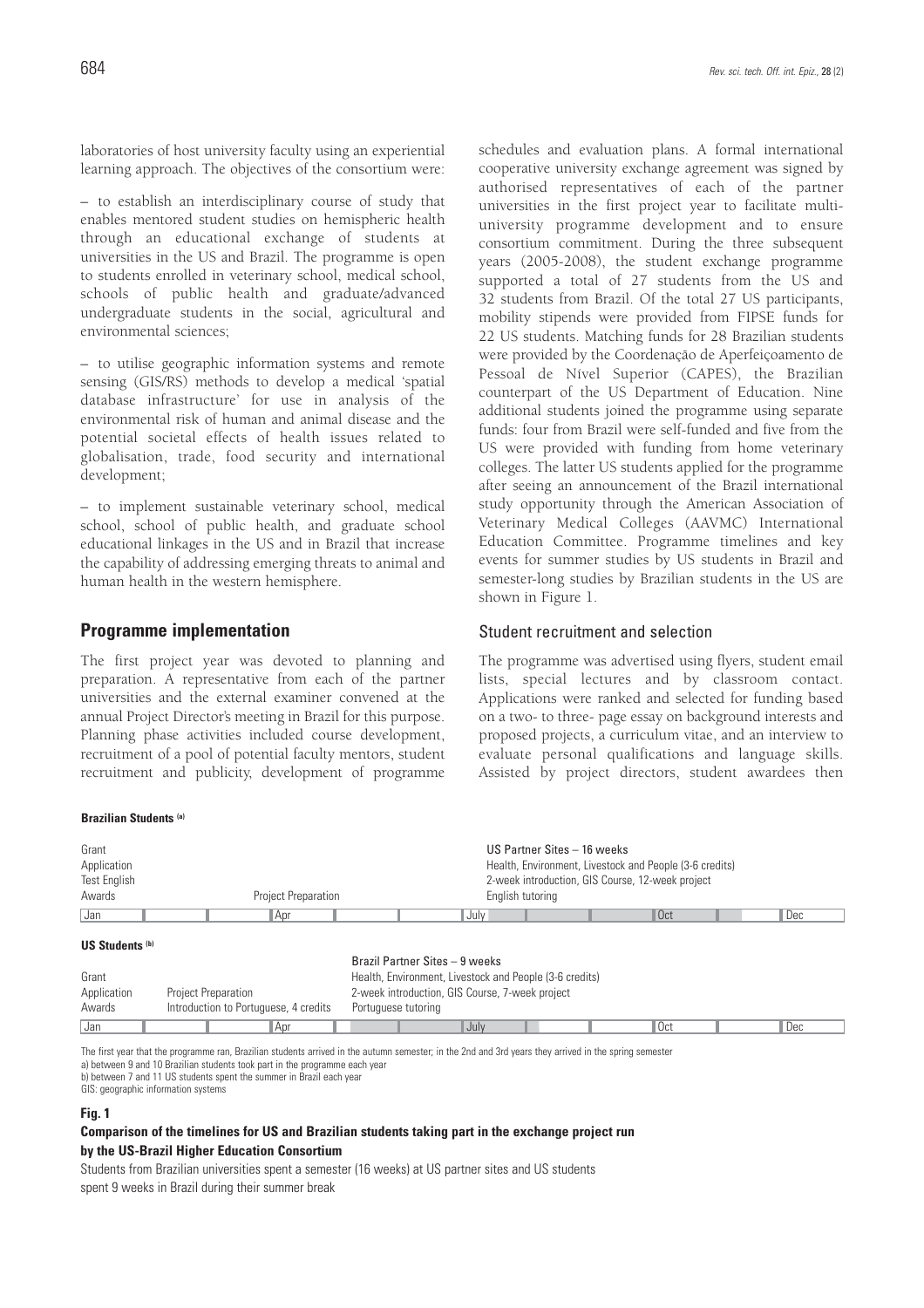| <b>Table I</b>                                                                                 |  |
|------------------------------------------------------------------------------------------------|--|
| Number of exchange students at partner universities in the United States and Brazil, 2005-2008 |  |

| University of origin             |            | <b>To Brazil</b> |                                       |      |        |            | <b>To USA</b> |     |      |        |  |
|----------------------------------|------------|------------------|---------------------------------------|------|--------|------------|---------------|-----|------|--------|--|
|                                  | <b>DVM</b> | <b>MPH</b>       | Med                                   | Grad | Adv UG | <b>DVM</b> | <b>MPH</b>    | Med | Grad | Adv UG |  |
| LSU                              | 4          | 3                |                                       | 3    |        |            |               |     |      |        |  |
| <b>UMN</b>                       | 5          |                  |                                       |      |        |            |               |     |      |        |  |
| SU                               |            |                  |                                       |      | 2      |            |               |     |      |        |  |
| Other university *               | 5          |                  |                                       |      |        |            |               |     |      |        |  |
| <b>UFBA</b>                      |            |                  |                                       |      |        | 14         |               | 3   |      |        |  |
| <b>UNESP</b>                     |            |                  |                                       |      |        | $14***$    |               |     |      |        |  |
| LSU - Louisiana State University |            |                  | DVM - Veterinary medical students     |      |        |            |               |     |      |        |  |
| UMN - University of Minnesota    |            |                  | MPH - Master of Public Health student |      |        |            |               |     |      |        |  |

SU – Southern University Med – Medical student

UFBA – Federal University of Bahia Grad – Graduate School

UNESP – Sao Paulo State University and Marino and Adv UG – Advanced undergraduate

\* Of 27 students from the USA, two were from Kansas State University, two were from Virginia Polytechnic Institute and one was from Mississippi State University

\*\* 3 funded from other sources

contacted a mentor from those listed at host universities and negotiated work plans during the semester before travel. The number of student participants is listed, by university and discipline, in Table I.

#### Language preparation

For US students, \$1,000 of a total \$4,500 student stipend was allocated for language training. Language mastery at the minimum level of completion of a Beginning Portuguese 101 course was required (based on a national test standard) by the end of the semester before summer travel, with subsequent tutoring in Brazil. The Portuguese course met twice a week at LSU and UMN. Distance learning was available for students not on site. Mandatory English language skills of Brazilian students were evaluated by interview. Most sought continued tutoring in the US.

#### Student assembly

For each exchange cycle, an initial two-week student assembly at LSU in the US or UFBA in Brazil was devoted to programme introduction, cultural orientation, studentmentor meetings, guest lectures, and field trips to local research and health care facilities. An intensive 10-module, computer-based laboratory short course on Geographic Information System (GIS) methods was given in week two. Based on approved work plans, students then dispersed to host universities to complete GIS projects (1 Cr) during 7 weeks (US students) or 14 weeks (Brazilian students) of mentored project study.

#### Mentored projects

Course credit for mentored project studies could be given using existing course numbers and titles in the students' home university curriculum, for example, as elective credit for veterinary students, as special topics for graduate students or as the field experience or capstone requirement of MPH students in SPH. Most Brazilian students applied mentored studies in the US toward their 'Estagio', the requirement of Brazilian veterinary curricula for at least 400 h of faculty-supervised study on a veterinary topic in the final year.

#### Re-assembly and final reports

Students re-assembled as a group at LSU and SU in Baton Rouge, Louisiana, or at UNESP in Jaboticabal, Sao Paulo, for three days in the week preceding departure to submit a written report and an oral powerpoint presentation to fellow students and faculty on project results, including the GIS course project. Programme evaluation by students and faculty was also done at this time. Projects were highly individualised based on mutual student and mentor interests and ranged from field/clinical studies to primarily laboratory research.

### Outcome assessment

The primary goal of the consortium was to establish an interdisciplinary course of study that enables mentored student studies on hemispheric health through an educational exchange of students at universities in the US and Brazil. This objective was largely met. A total of 27 students from the US and 32 students from Brazil travelled to consortium partner universities in Brazil or the US. Numbers exceeded proposed targets (22 from each country) through provision of additional funding from CAPES for Brazilian students and recruitment of additional US students from other universities who were able to identify separate university travel funds supplemented by personal funding. The AAVMC played a key role in publicising and recruiting at-large students from other US universities.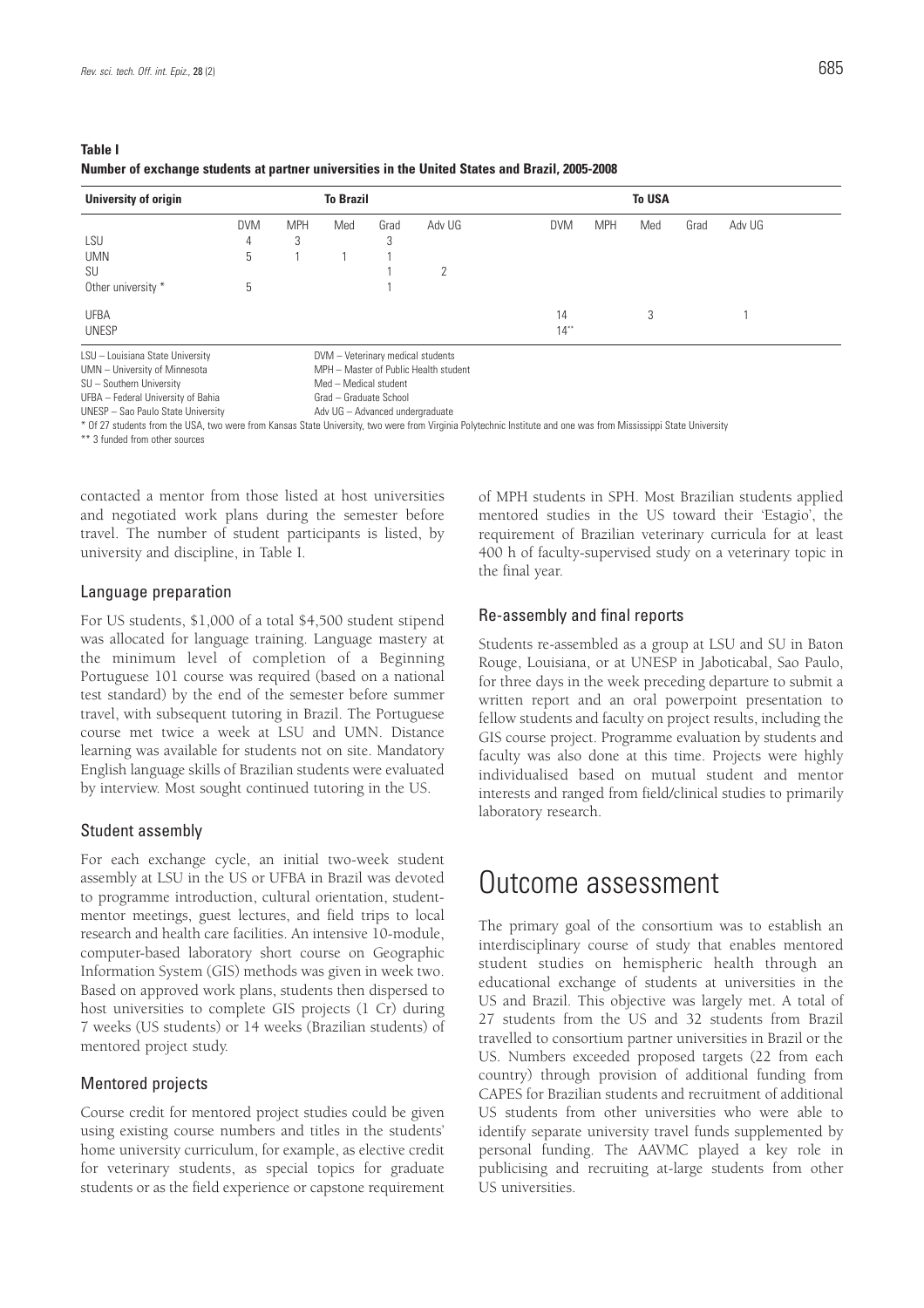The experiential study approach of the project combines the attractions of group study with the flexibility of individualised study plans. Students know there will be companions from home to share their experiences with and, within the broad objectives of the project, they can choose from a large number of topics within the wide range of hemispheric health issues. It is of interest that 60% of students gravitated to topics focusing on zoonoses/public health importance and that these studies were nearly ideally suited to meeting the MPH students' capstone/field experience requirement. Veterinary public health topics, along with topics that focused on food animal/trade issues (a third of all topics), were also very well suited to meeting the 'Estagio' requirement of Brazilian professional school students.

Faculty mentors were attracted by the short-term commitment to hosted students working on projects that fitted into laboratory activities taking place at the time. Over 60 mentors within consortium universities indicated their willingness to host students. Thirteen faculty had multiple mentorships during the three-year project, hosting a total of 31 of the 59 students, and this influenced how frequently a topic was chosen by students: Chagas disease – 5, Leishmaniasis – 5, West Nile Virus – 5, Brucellosis – 4, Tuberculosis – 3, Rickettsiae/Ehrlichia – 3, Leprosy – 3, Porcine Reproductive and Respiratory Syndrome Virus – 3, Human Immunodeficiency Virus – 3, Cysticercosis – 2 and Caprine Arthritis Encephalitis – 2. Host mentors were selected who had good English skills for project guidance and, with student effort to learn Portuguese, language issues were not a major obstacle.

Both Brazilian and US students succeeded in developing creditable projects at the time of the presentation of written and oral reports at student re-assembly. Project results were applied to an MPH capstone by three US students and toward the 'Estagio' by 22 Brazilian students. Eight students reported project results at international scientific meetings. Thirteen of 22 Brazilian students from Cycle 1 and 2 entered graduate school (five PhD, eight MS). Thus far, of seven Cycle 1 students from the US, two pursued a PhD and two are in residency programmes (MD-Pediatrics; DVM-Large Animal Medicine and Surgery). Students will be tracked for three years after graduation.

The mentored student project format is predicated on a high level of independence and initiative by students, commitment by mentors, and supervision by directors. Problems and pitfalls were sometimes encountered. The challenges students most often cited were the abbreviated study time, programme dependence on the level of commitment by mentors, financial concerns and frustration with the different ways of doing business in Brazil or the US. On several occasions students were reassigned to a new mentor with a change of project due to mentor inability to serve (e.g. Hurricane Katrina, illness) or lack of commitment. The consensus of the Directors is that three to four students at a given partner university, preferably sharing living space with host country students, is optimum for student mastery of language, cultural experience, and project management.

It is difficult to evaluate the personal enrichment of student participants. In exit interviews, students unanimously indicated that they enjoyed their time in Brazil or the US. Clearly, the US and Brazil share western culture, ethnicity and similar histories in many respects and shared experiences at partner universities built easy friendships among both Brazilian and US students. The cultural attractions of Bahia – beaches, music, food and a history dating back to the 1600s – and the closeness of the small college town of Jaboticabal were striking. Opportune attendance by the Director and an LSU Geography Evaluator at a party for US students hosted by UNESP students revealed indelible cultural seamlessness, comfortable familiarity and emotional departure of new discovered friends.

### **Course development**

Two multi-institutional, multi-disciplinary courses were created by the project to be submitted for adoption as formal numbered courses in the curricula of consortium universities:

– Health, Environment, Livestock and People in the Western Hemisphere (3-6 Cr). Formal curriculum adoption of the course title and number will facilitate continuation of experiential studies on hemispheric health and assignment of credits for mentored projects;

– Geospatial Health and Environment (3 Cr). Credit was assigned for the short course (2 Cr) and course project (1 Cr) reported at the three-day project re-assembly. A South America 'Minimum Medical GIS Database and Manual' was used by students to create maps on specific diseases for final reports. An equivalent course is currently offered as a graduate course at LSU and as ENHS 6253 at the LSU School of Public Health. Louisiana State University and UFBA are designated official sites of the GnosisGIS International School for Geospatial Health (www.gnosisgis.org) for short course offerings.

### **Sustainability**

Can FIPSE/CAPES consortia programmes be used as a model for future linkages elsewhere? For example, would there be benefits from similar US-East Africa and US-Southeast Asia academic consortia partnerships? And can the model be improved? Modifications of the FIPSE/CAPES programme to consider might be greater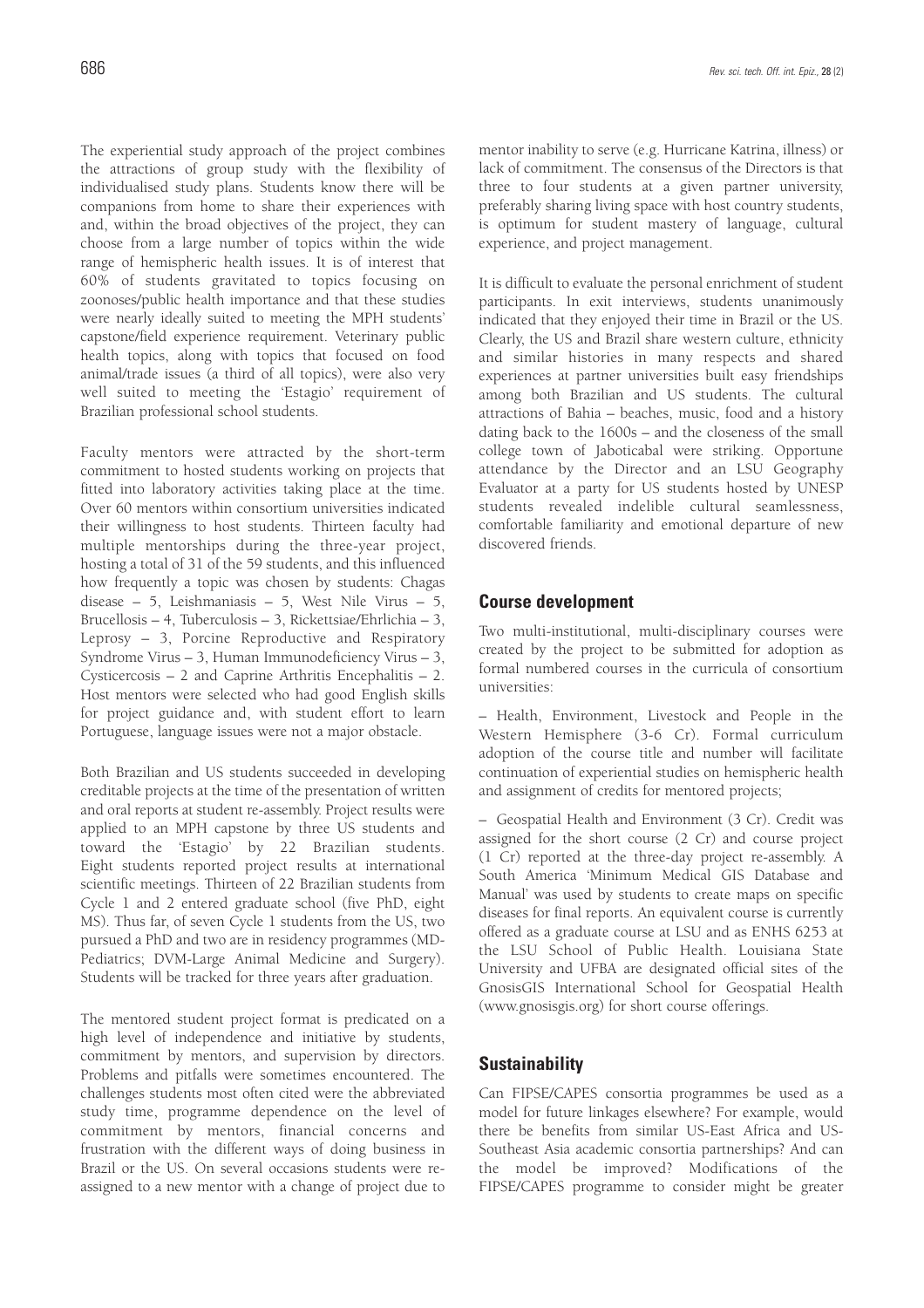emphasis on faculty linkages more likely to continue after project completion and result in cross-fertilised curricula and new bi-lateral research programmes. Current US-Brazil consortium plans call for renewal of consortium cooperative agreements for five more years and additional university partners in Brazil (Recife, Curitiba) and the US (via AAVMC). If more North American veterinary, medical and public health schools had a South American partner open to each other's students and faculty, how great an influence would there be on hemispheric health

development? Recent trends in veterinary medical education are toward internationalisation and emphasis on protecting public health and food security. Europeans are harmonising veterinary education (6, 11). In Latin America there is new interest in accreditation as a means for increasing standards (12). We propose that university-touniversity academic exchanges are an underutilised avenue for globalisation of veterinary public health.

 $\Box$ 

# **Une nécessité impérieuse : sensibiliser les étudiants et les vétérinaires diplômés aux responsabilités et aux possibilités dans le domaine vétérinaire à l'échelle mondiale**

J.B. Malone, M.E. Bavia, B.E. Stromberg, C. Valadao, W.T. Wiles, J.H. Diaz & R. Bergquist

#### **Résumé**

L'évolution de la mondialisation et les problèmes liés au bioterrorisme ont fait apparaître de nouveaux sujets de préoccupation dans les domaines de la santé publique, de la santé animale, du commerce international et de la sécurité alimentaire. Il est impératif d'internationaliser et de renforcer les capacités de la santé publique à l'échelle mondiale, en renouvelant l'intérêt pour la santé publique vétérinaire dans les programmes d'enseignement vétérinaire et en multipliant les possibilités offertes aux étudiants en médecine vétérinaire d'effectuer des stages au sein du service public. L'expérience acquise par le programme conjoint d'enseignement supérieur États-Unis d'Amérique-Brésil permet aux auteurs de montrer comment on peut sensibiliser les étudiants aux questions vétérinaires à l'échelle mondiale.

#### **Mots-clés**

Amériques – Échange universitaire – Enseignement – Médecine vétérinaire internationale – Mondialisation – Programme d'enseignement – Santé publique vétérinaire – Système d'information géographique.